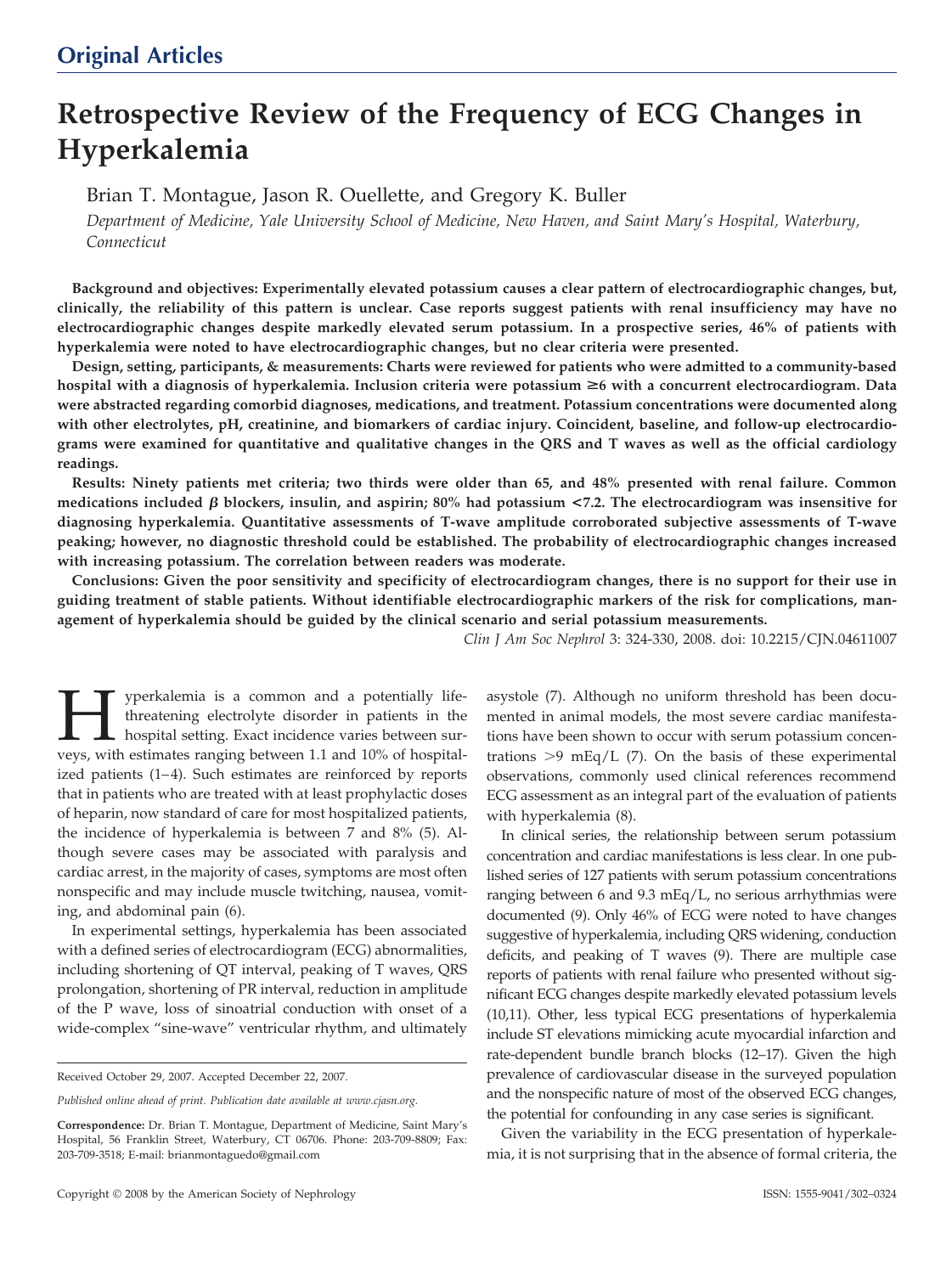sensitivity of physician readers in the ECG diagnosis of hyperkalemia has been estimated to be as low as 0.34 to 0.43 (6). Significantly, the specificity in the same series was higher at 0.85 with a  $\kappa$  between readers of 0.73, indicating a high degree of correlation. When the sample was limited to ECGs with a potassium  $>6.5$ , the sensitivity was higher (between 0.55 and 0.62), suggesting that the majority of missed diagnoses occurred with potassium in the range of 5.0 to 6.4.

Attempts have been made to quantify the ECG changes associated with hyperkalemia in both experimental and clinical series. Wrenn *et al.* (6), in a study of patients who were on hemodialysis, examined the mean precordial T-wave amplitude and the mean ratio of precordial T-wave to R-wave amplitude as a reflection of the peaking of T waves. Given the lack of validation of this method, it is unclear whether the lack of documented correlation with serum potassium concentration reflects the inadequacy of the measurement or a physiologic difference in patients with ESRD. Porter *et al.*(18) used a combination of electrocardiographic markers incorporated into a neural network algorithm to diagnose hyperkalemia in dogs with high sensitivity (89%) and specificity (77%). Although compelling, these results have not been reproduced in human clinical settings, and the use of a neural network makes their application to patient care logistically more complicated. Given these uncertainties, we undertook a retrospective review of ECG parameters associated with laboratory diagnosis of hyperkalemia in an inpatient setting.

## **Concise Methods**

St. Mary's Hospital in Waterbury, CT, is a 350-bed community hospital with an academic affiliation with Yale University School of Medicine. Potential cases were identified on the basis of the coded primary or secondary diagnosis of hyperkalemia (*International Classification of Diseases, Ninth Revision* code 2767) and admission between January 1, 2004, and March 31, 2005. Cases selected for inclusion were required to have a documented serum or plasma potassium concentration  $>6.0$ with a coincident ECG (recorded within 1 h of laboratory draw and before therapy). Exclusion criteria were the lack of availability of a paper chart, lack of documented hyperkalemia, absence of an ECG coincident with the documented hyperkalemia episode, peak potassium levels of -6.0, laboratory notation of a hemolyzed sample without evident ECG changes, and elevated serum potassium with a baseline paced ECG with QRS and T-wave abnormalities limiting assessment of ECG changes.

Detailed review of the medical chart was performed for all identified cases. Data were abstracted from the emergency department records, admission history and physical, discharge summary, and coded diagnoses. Abstracted data included comorbid diagnoses, medication use, presence of underlying kidney disease, and the mode of treatment of hyperkalemia. Laboratory data were obtained from the electronic medical record. Specific elements collected included serum potassium and electrolyte levels, serum CO<sub>2</sub>, serum divalents, serum creatinine, pH from arterial blood gas, and biomarkers of cardiac injury when available. For the purpose of analysis, potassium and calcium concentrations were divided into quintiles.

ECGs coincident to the time of the hyperkalemia were reviewed and compared with baseline and follow-up ECGs when available. Laboratory data were reviewed to ensure that there was no documented hyperkalemia at the time of baseline, and follow-up ECGs and the ECG nearest in time to the episodes of hyperkalemia were selected for review. ECGs were examined for rate; intervals; ST deflection; T-wave inversions; and the magnitude and duration of the P, R, and T waves. Precordial lead-specific subjective assessments of peaking and symmetry of the T waves were also noted. These findings were compared with the official diagnoses recorded by the reading cardiologist. After the initial review, a random sample of 10 cases from those that met strict criteria for ECG changes and 10 cases from those that did not meet strict criteria was selected for interrater reliability analysis. A second reviewer, blinded to the results of the initial review, reviewed the ECGs for this sample for the presence of T-wave peaking and symmetry.

The presence or absence of ECG changes was coded according to the criteria in Table 1. Strict criteria for ECG changes consisted of presence of new peaked and symmetric T waves at the time of the documented hyperkalemia that resolved after correction of the serum potassium concentration. These criteria required that both baseline and follow-up ECGs be available for analysis. Additional criteria tested included the presence of new or resolving peaking of T waves or symmetry of T waves, both individually and in combination. For these analyses, either a baseline or a follow-up ECG was required to assess for the change.

Statistical analysis was performed using SAS 9.1.3 (SAS Institute, Cary, NC). Univariate analyses were conducted to identify both potential risk and mitigating factors for the development of ECG changes by the four previously mentioned criteria.  $\chi^2$  analyses and Fisher exact test were used for categorical variables. Factors with significant associations were tested in multivariate logistic regression models. Nonparametric analysis using the Wilcoxon signed rank test was performed to test the impact of identified factors on measures of T-wave amplitude.  $\kappa$  statistics were used for assessments of interrater reliability.

## **Results**

A total of 250 cases were identified on the basis of *International Classification of Diseases, Ninth Revision* diagnosis coding (Figure 1). Of these, 160 were excluded. The primary reasons for exclusion were absence of identifiable hyperkalemia ( $n = 19$ ), lowgrade elevations in serum potassium concentration with peak concentrations of  $\leq 6$  mg/dl ( $n = 68$ ), and lack of an ECG coincident to the time of hyperkalemia ( $n = 50$ ). Patient char-

*Table 1.* Criteria for assessment of ECG changes on the basis of reviewer assessment<sup>a</sup>

| Criteria<br>Level | Details                                                                                                                    |  |  |  |
|-------------------|----------------------------------------------------------------------------------------------------------------------------|--|--|--|
| Strict            | Baseline and follow-up available. New<br>peaked and symmetric T waves<br>noted, which completely resolved on<br>follow-up. |  |  |  |
| Any               | Peaked or symmetric T waves noted,<br>which were new or either partially or<br>completely resolved on follow-up            |  |  |  |
| Peaked            | Peaked T waves noted, which were<br>new or either partially or completely<br>resolved on follow-up                         |  |  |  |
| Symmetric         | Symmetric T waves noted, which were<br>new or either partially or completely<br>resolved on follow-up                      |  |  |  |

a ECG, electrocardiogram.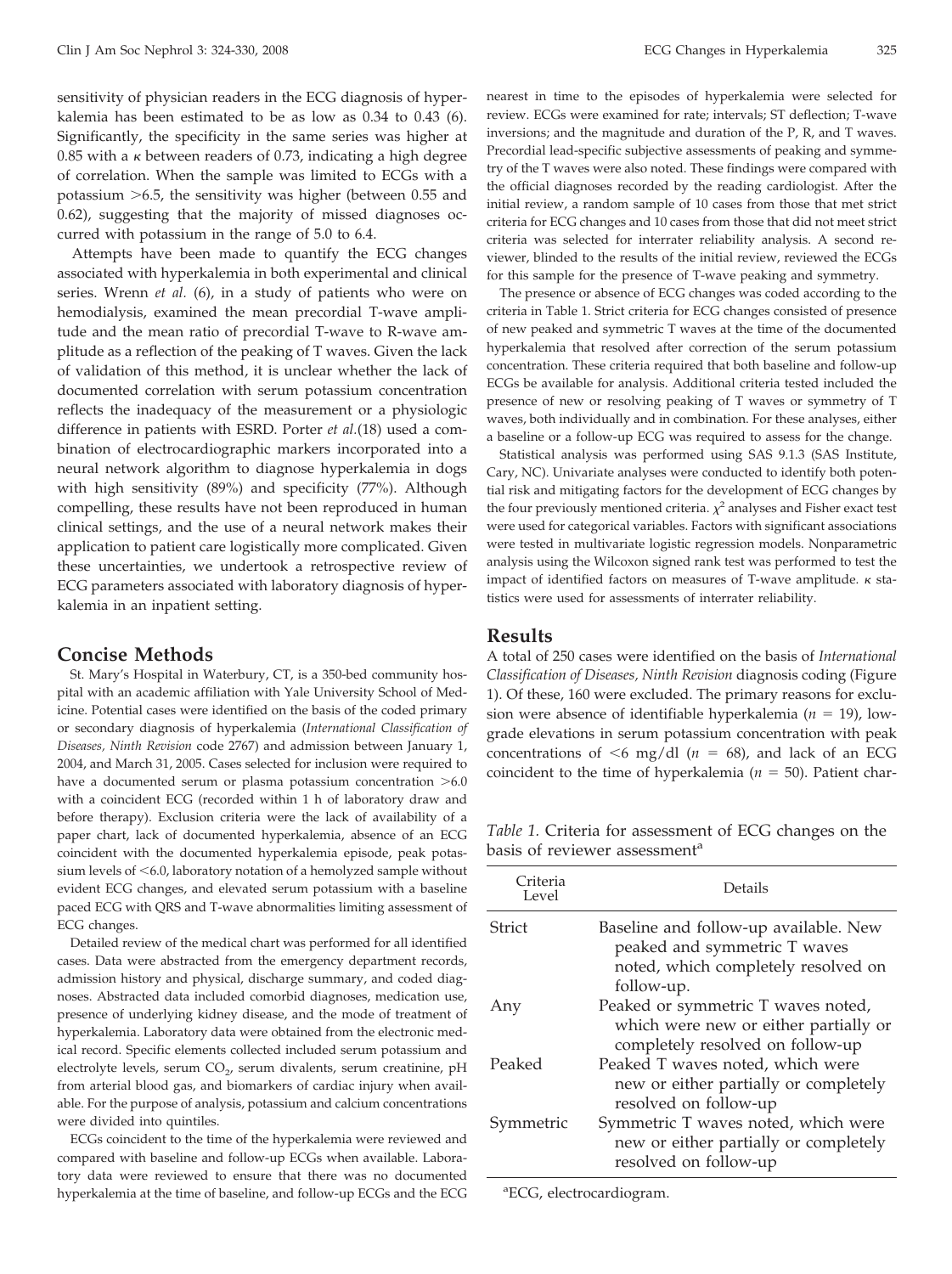

*Figure 1.* Case identification.

acteristics are summarized in Table 2. The sample consisted of slightly more men than women (57%). The median age of patients was 73, ranging between 20 and 93 with a disproportionate number of older patients.  $\beta$  Adrenergic blockers ( $n =$ 49), aspirin  $(n = 34)$ , angiotensin-converting enzyme inhibitors  $(n = 31)$ , and loop diuretics  $(n = 30)$  were the most commonly noted medications. Renal failure, both obstructive  $(n = 11)$  and nonobstructive  $(n = 39)$ , were the most commonly identified diagnoses at admission followed by non–urinary tract infection  $(n = 23)$ . The most frequently noted comorbid illnesses were diabetes ( $n = 50$ ), chronic renal insufficiency ( $n = 43$ ), and a history of coronary artery or peripheral vascular disease (*n* 30).

The distribution of recorded serum potassium concentrations was significantly skewed toward the lower end of the range

*Table 2.* Baseline characteristics<sup>a</sup>

| Characteristics                                     | Frequency<br>$\binom{0}{0}$ |  |
|-----------------------------------------------------|-----------------------------|--|
| Demographics                                        |                             |  |
| male                                                | 51 (57)                     |  |
| age $>65$                                           | 60 (66)                     |  |
| Diagnoses                                           |                             |  |
| acute renal failure                                 | 50(55)                      |  |
| chronic renal insufficiency                         | 43 (47)                     |  |
| history of coronary or peripheral<br>artery disease | 30(33)                      |  |
| congestive heart failure                            | 20(22)                      |  |
| history of atrial fibrillation                      | 18(20)                      |  |
| diabetes                                            | 50(55)                      |  |
| <b>ECG</b>                                          |                             |  |
| LVH                                                 | 35(39)                      |  |
| conduction abnormalities                            | 39 (43)                     |  |
| previous ischemia                                   | 45 (50)                     |  |

a LVH, left ventricular hypertrophy.

with a median potassium level of 6.6 (range 6 to 9.4) at the time of the index event (Figure 2). Most patients were treated with kayexalate ( $n = 75$ ) as well as calcium ( $n = 60$ ) and insulin ( $n =$ 62). Median time to follow-up laboratory assessment was 302 min. Median potassium at time of follow-up was 5.8 (range 3.2 to 10). Arrhythmias were noted in 12 patients, with cardiac arrest documented in four cases.

On examination of the ECGs, no difference was noted in P-wave amplitude, although the small size of the P waves limited the precision of the assessment in this regard. New QRS prolongation (QRS  $>$ 120 ms) was noted in only six ECGs at time of hyperkalemia with maximum QRS duration of 140 (range 130 to 140). Of the 90 cases, only 24 were noted by the reading cardiologist to have T-wave findings, the majority (*n* 21) of which were described as nonspecific. Three ECGs were assessed by cardiology review as having peaked T waves. None made specific reference to electrolyte abnormalities or hyperkalemia as a cause of the finding. Of the 21 noted to have nonspecific T-wave changes, suspicion for ischemia was documented in four cases. None of the three ECGs with noted peaking of the T waves was described as concerning for ischemia. There was no significant correlation between presence of T-wave changes either by cardiologist assessment or by serum potassium concentration as assessed by logistic regression (*P* 0.21).



*Figure 2.* Potassium quintiles by presence of strict criteria for electrocardiogram (ECG) changes.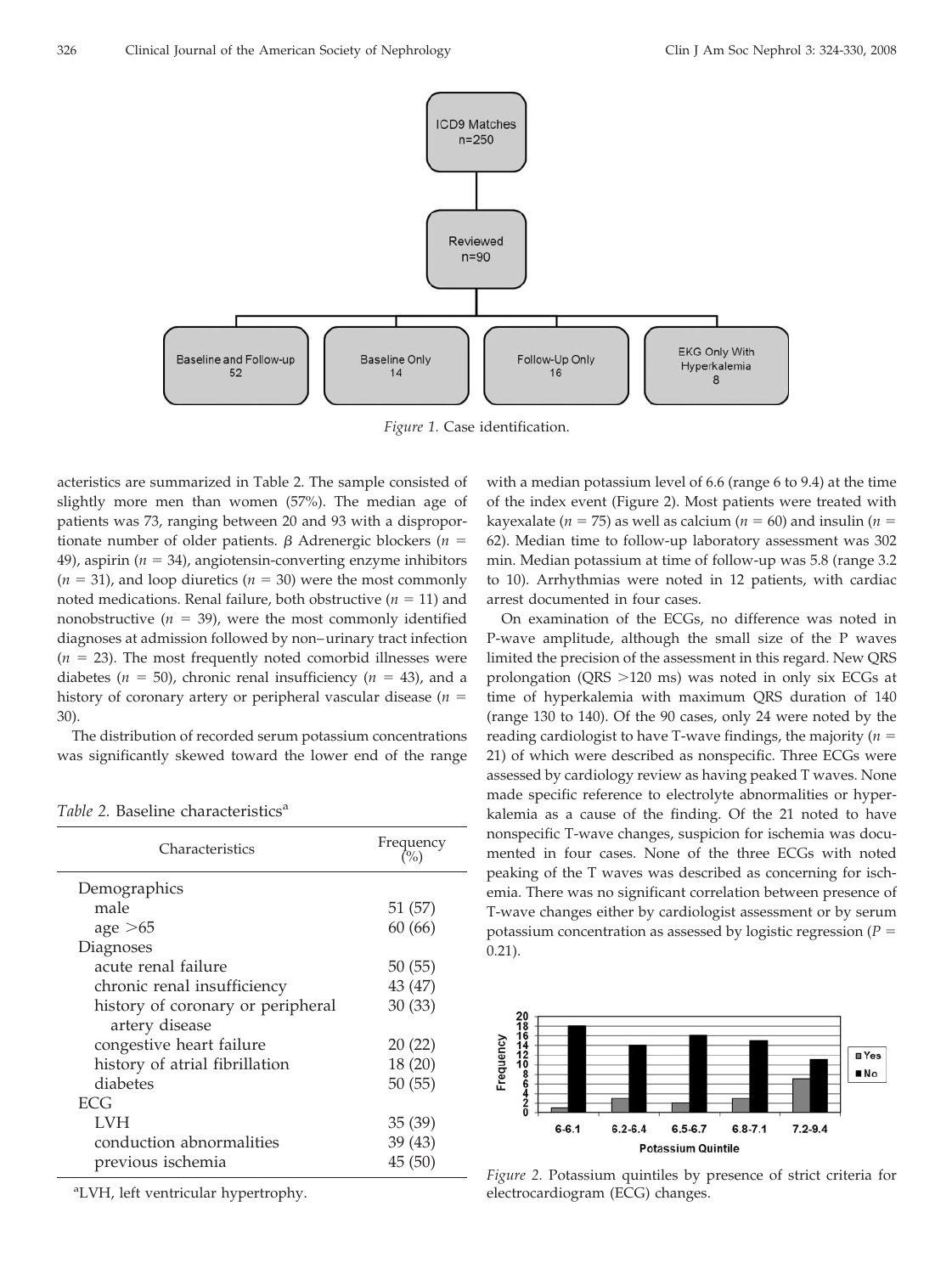*Table 3.* Distribution of lead with maximum positive R-wave deflection

| Lead | T.T |      | V3. | T/L | $V_{\rm D}$ |  |
|------|-----|------|-----|-----|-------------|--|
|      |     | . ינ |     |     |             |  |

Of the 90 cases reviewed, 16 patients met strict criteria for ECG changes and 47 showed some ECG change. Twenty-nine patients had peaked T waves, and 28 patients were noted to have symmetric T waves. Sensitivities for all criteria were low ranging from 0.18 for strict criteria to 0.52 for the presence of any ECG change. The likelihood of meeting strict criteria for ECG changes increased with increasing concentrations of serum potassium ( $P = 0.0038$ ), and there was a trend toward increased likelihood of new or resolving symmetric T waves  $(P = 0.052)$ . The presence of new or resolving peaking of T waves was not significantly associated with serum potassium concentration  $(P = 0.095)$ ; neither was the presence of any T-wave change  $(P = 0.18)$ .

In univariate analyses,  $\beta$  blocker use, insulin use, and diabetes were associated with an increased likelihood of ECG changes. Acidosis was associated with a reduction in the likelihood of peaking of T waves. Furosemide use correlated with a borderline significant reduction in the risk for both ECG changes by strict criteria and peaking of T waves. No significant relationship was found between calcium quintiles and the presence of ECG changes  $(P = 0.47)$ .

Using the outcome of ECG changes by strict criteria, a mul-

use, and furosemide use were included in the initial model. NS variables were sequentially removed until the final model was obtained. In the final model, only potassium quintile (odds ratio 1.772; 95% confidence interval 1.138 to 2.758) and insulin use (odds ratio 3.796; 95% confidence interval 1.041 to 13.839) showed significant association with the presence of ECG changes.

T-wave amplitude was assessed both for  $V_4$  and for the lead with the maximum R-wave deflection. The distribution of the lead with maximum R-wave deflection is shown in Table 3. Reviewer identification of peaked T waves correlated with a significant increase in T-wave amplitude in both leads (Wilcoxon  $P < 0.0001$ ) as shown in Figures 3 and 4 but the increase was most evident in the lead with the maximum R-wave deflection. ECGs that met strict criteria for ECG changes showed statistically higher T:R ratios in both the lead with maximal R deflection (Wilcoxon  $P < 0.0001$ ) and in lead  $V_4$  (Wilcoxon  $P =$ 0.0117). Significant overlap, however, was noted between the T:R ratio distributions, limiting this parameter's use as an independent diagnostic test.

Significant discordance between the cardiologists' assessments of the ECGs and those of the reviewer were noted for all criteria. Thirteen of 16 patients who met strict criteria for ECG changes were not noted by the cardiologist to have T-wave changes. Cases with discordant reviews were noted to have significantly higher T-wave amplitudes in both  $V_4$  and the lead with the maximum R-wave amplitude  $(P < 0.0001)$  with dis-



*Figure 3.* T-wave amplitude in lead with maximum R-wave deflection by presence or absence of identified peaking of T waves.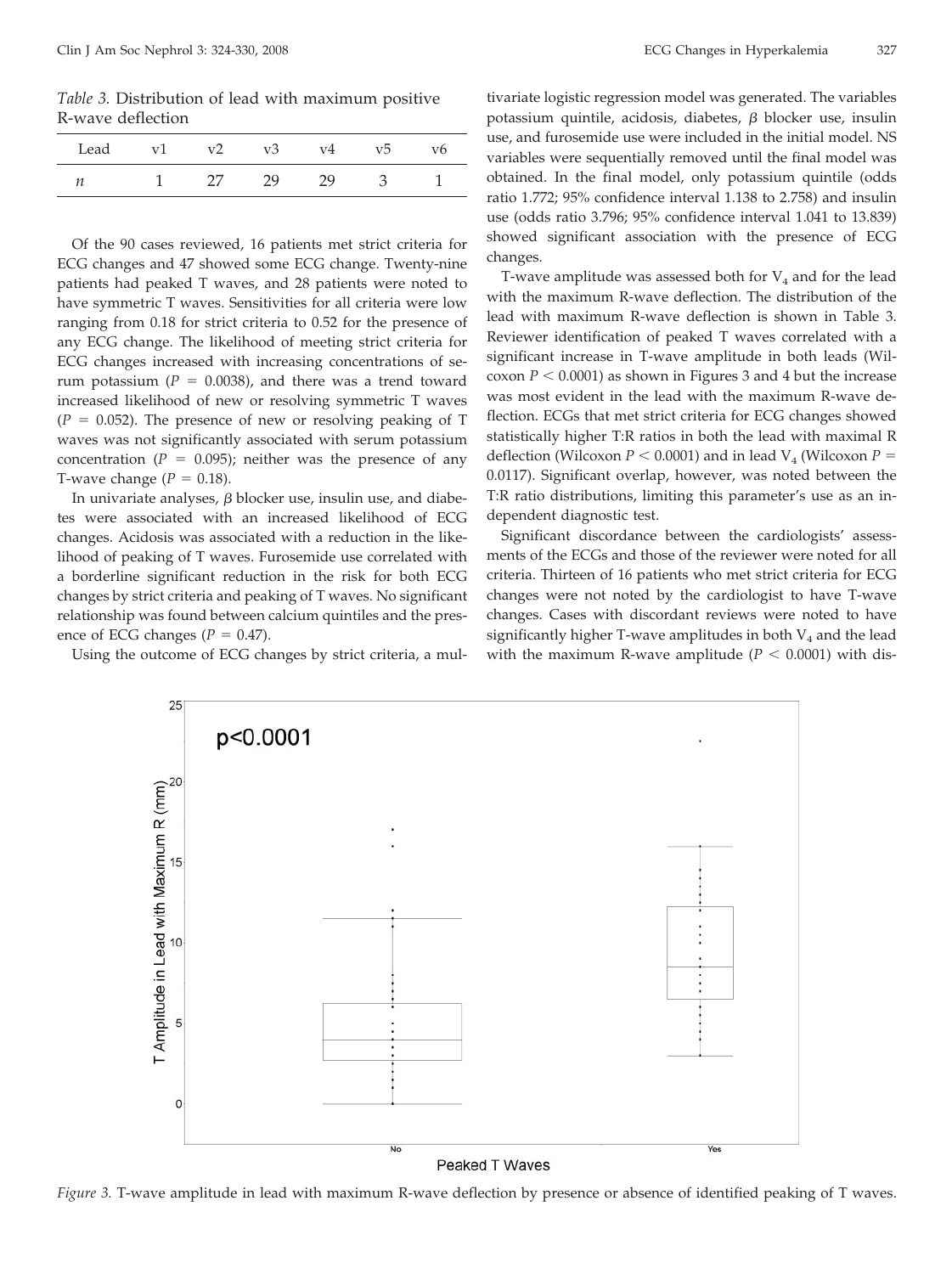

*Figure 4.* T-wave amplitude in  $V_4$  by presence or absence of identified peaking of T waves.

tribution as noted in Figure 5. Given that the criteria used by the cardiologist for assessing ECG changes were not documented and may have differed from those that we applied, statistical tests of concordance were not performed. Concordance between readers in our sample was moderate with  $\kappa$ statistics of 0.50 for strict criteria and peaking of T waves, 0.53 for symmetry of T waves, and 0.58 for presence of any ECG change Agreement was highest for the least restrictive criteria, the presence of either new or resolving peaking or symmetry of T waves.

# **Discussion**

Consistent with the previous reviews of ECG changes in patients with hyperkalemia, the sensitivity of the ECG for the diagnosis of hyperkalemia was poor. In this as in other series, the magnitude of potassium elevation was small, with 80% of cases demonstrating levels  $\leq 7.1$  mEq/L. The ECG, whether by cardiology assessment or by study criteria, was an insensitive tool for diagnosing hyperkalemia. Overall, the likelihood of identifying ECG changes increased with increasing levels of potassium. Quantitative assessments of T-wave amplitude corroborated the subjective assessments of peaking of the T waves; however, it was not possible to define a diagnostic threshold for peaking by T-wave amplitude or the ratio of T-wave to R-wave amplitude.

The correlation between readers was moderate, with  $\kappa$  statistics in the range 0.50 to 0.58 depending on the criteria considered. Because all patients in the study had a diagnosis of hyperkalemia, the reviewers were not blinded at the time of the ECG evaluation. Suspicion of hyperkalemia could lead to a tendency to infer peaking or symmetry in what may otherwise be considered nonspecific T-wave changes. The discordance in the readings between the cardiologist and the reviewers may to some extent reflect this bias. Given that such a bias would lead to an overestimation of the sensitivity and the observed sensitivities observed were low, the potential for bias in this case reinforces the concerns regarding the utility of the ECG in the diagnosis of hyperkalemia.

Patients in our series tended to be older and to present with renal failure. Use of  $\beta$  blockers, insulin, and aspirin was common and may both reflect physiologic effects of the medications and, in the case of insulin, represent a marker for more advanced contributing comorbidities such as diabetes, which may induce hyperkalemia through development of type IV renal tubular acidosis.

Given the nonspecific nature of the symptoms and the variability in the levels at which severe manifestations occur, it is tempting to use the ECG as a means to identify patients who show early cardiac manifestations of hyperkalemia and who may thereby warrant more aggressive treatment. Consistent with previous surveys, the risk for severe adverse outcomes in our series was low, even in the presence of ECG changes, limiting our ability to assess the utility of the ECG in this regard. This is likely due both to the early use of pharmacologic interventions and to the fact that for the majority of cases, the serum potassium concentrations recorded were significantly below the levels at which severe complications are noted to occur. Although in the face of such low numbers it is not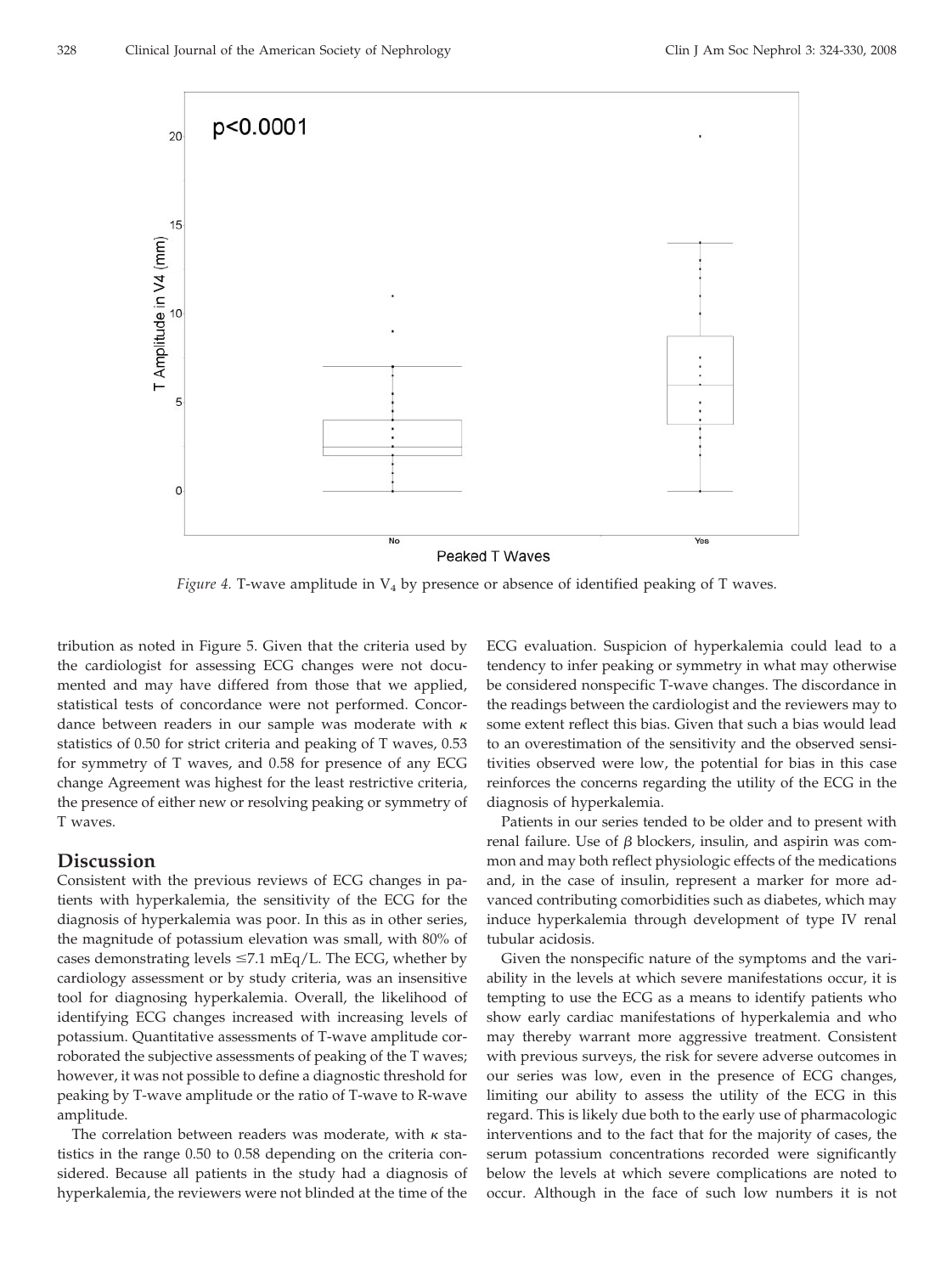

*Figure 5.* T-wave amplitude in lead with maximum R by concordance of review.

possible to draw definite conclusions regarding the prognostic value of the ECG, it is interesting to note that of the 14 patients with noted arrhythmias or cardiac arrest, only one met strict criteria for ECG changes and fewer than half were noted to have new or resolving T-wave peaking or symmetry. For those who experienced complications despite initially nondiagnostic ECGs, a prospective study with serial ECGs would be necessary to determine whether a change in ECG pattern that might herald the onset of complications may be detectable later in the course.

There is potential for confounding at many levels in the interpretation ECG changes in the presence of hyperkalemia. Both ischemia and metabolic acidosis have been associated with ST and T-wave changes in the patterns described for hyperkalemia (19). Because arrhythmias may result both from severe acidosis and from myocardial ischemia, it is difficult to determine from chart review with any certainty the extent to which the observed clinical progression is due to hyperkalemia or other factors. Although the inclusion of markers of cardiac injury may rule out some cases of ECG changes as a result of acute coronary syndrome, the absence of elevation in these serum markers does not exclude ischemia as a confounding factor. There is also the potential that elevated serum potassium concentrations may potentiate the risk for arrhythmias that are attributable to other causes.

### **Conclusions**

Given the poor sensitivity and specificity of ECG changes as a diagnostic test for hyperkalemia and the uncertainty with regard to its prognostic significance, there is no clear support for their use to guide management in otherwise clinically stable patients. At lower concentrations of serum potassium, specific ECG changes are rare and the incidence of complications is low. In the absence of identifiable ECG markers of the risk for complications, management of hyperkalemia should be guided by the clinical scenario and serial measurements of serum potassium concentration. Further prospective studies are necessary to assess the stability and progression of ECG changes in patients with hyperkalemia.

## **Disclosures**

None.

#### **References**

- 1. Paice B, Gray J, McBride D, Donnelly T, Lawson D: Hyperkalemia in patients in hospital. *BMJ* 286: 1189 –1192, 1983
- 2. Moore M, Bailery R: Incidence of hyperkalemia in hospitalized patients. *N Z Med J* 102: 557–558, 1989
- 3. Shemer J, Modan M, Ezra D, Cabili S: Incidence of hyper-